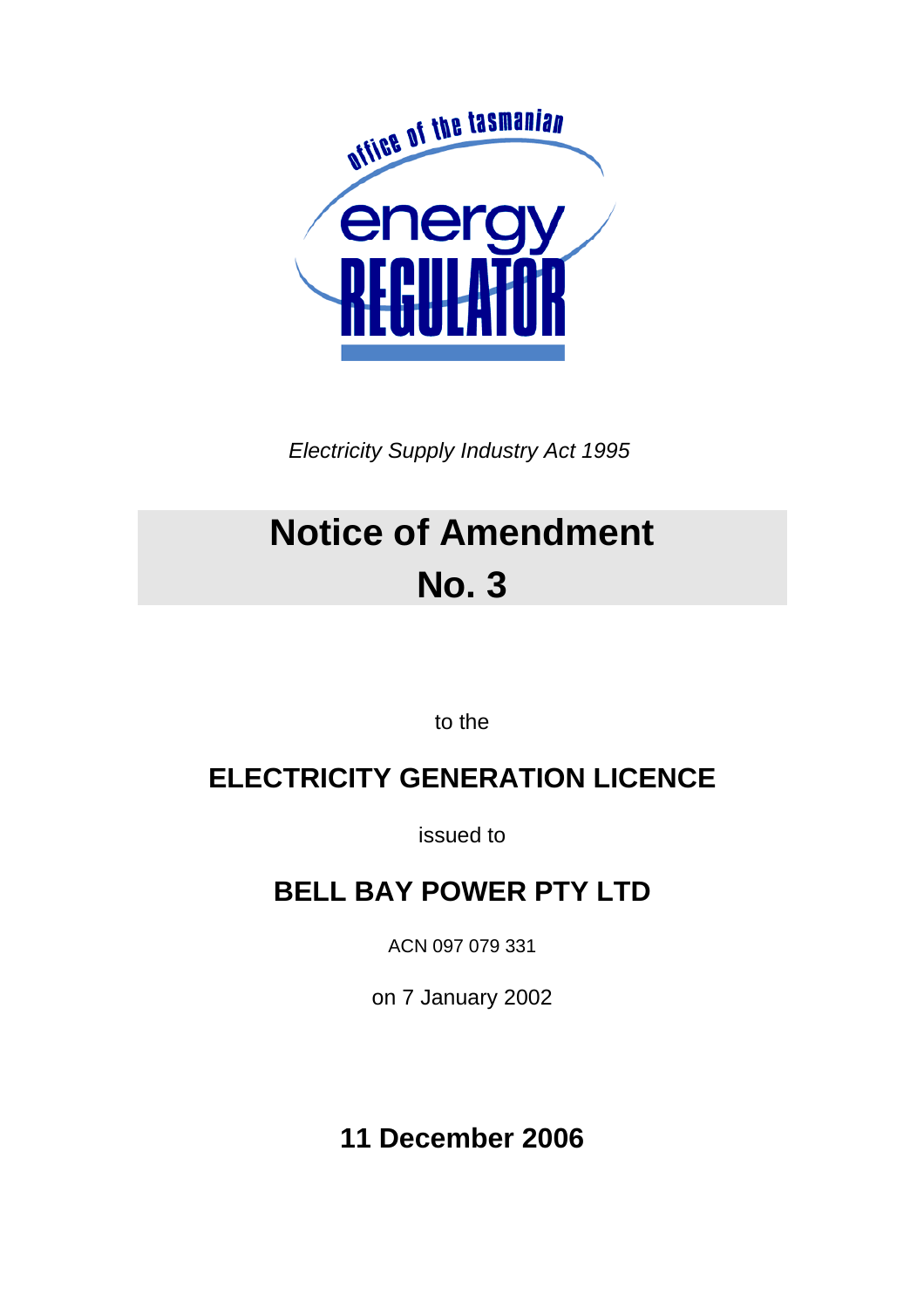#### **1. BACKGROUND**

Pursuant to the *Electricity Supply Industry Act 1995* (the ESI Act), the Regulator is responsible for administering the licensing system for electricity entities. The Regulator has the authority to consider and determine licence applications, and can refuse or issue licences for the generation, transmission, distribution and retailing of electricity.

Pursuant to section 28(1) of the ESI Act, the Regulator has the authority to amend the terms or conditions of an electricity entity's licence with the electricity entity's agreement or after giving the electricity entity reasonable notice of the proposed amendment and allowing a reasonable opportunity for it to respond.

Bell Bay Power Pty Ltd (Bell Bay Power) is the holder of an electricity generation licence for the Bell Bay Power Station in Tasmania, issued by the Regulator on 7 January 2002.

The Regulator and Bell Bay Power have agreed to amend Bell Bay Power's licence to reflect:

- legislative changes to the ESI Act as a result of the *Electricity Supply Industry (Miscellaneous Amendments) Act 2005* (Amendment Act);
- an amendment request from the Jurisdictional System Security Coordinator; and
- amendments sought by Bell Bay Power.

#### **2. ELECTRICITY SUPPLY INDUSTRY (MISCELLANEOUS AMENDMENTS) ACT 2005**

The Regulator has received Bell Bay Power's agreement to amend its licence to give effect to a number of consequential changes to terminology in the ESI Act, following changes made to the national electricity scheme. These legislative changes are contained in the Amendment  $Act<sup>1</sup>$  $Act<sup>1</sup>$  $Act<sup>1</sup>$ .

As a result of these changes, reference in Bell Bay Power's licence to the '*National Electricity Code'*, has been replaced with the '*National Electricity Law'*.

<span id="page-1-0"></span><sup>&</sup>lt;sup>1</sup> More information regarding the rationale behind the changes can be found in the second reading speech to the Legislative Council given by the Honourable Mr Michael Aird MLC on 1 December 2005.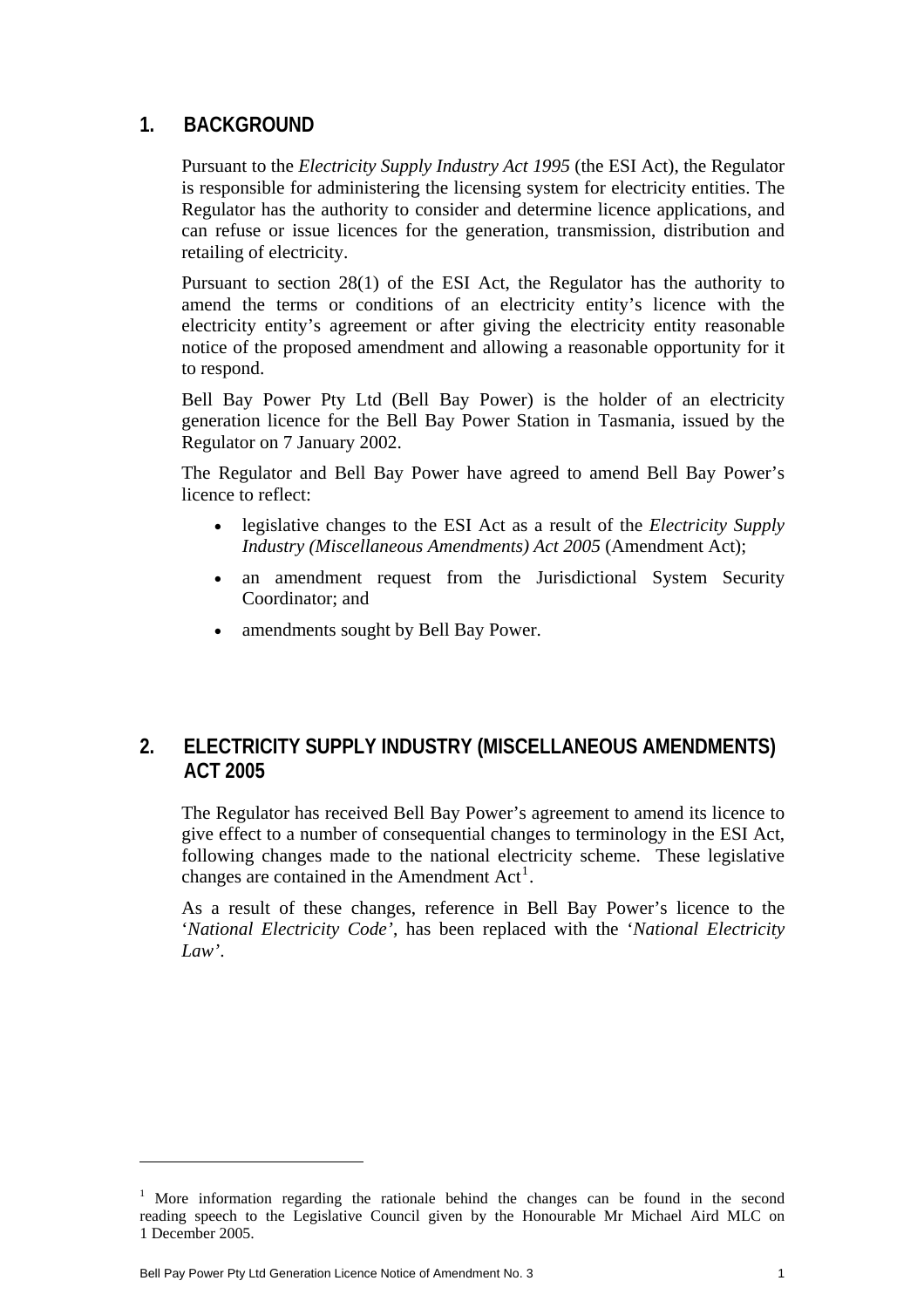#### **3. EMERGENCY MANAGEMENT**

The Regulator has received Bell Bay Power's agreement to amend clause 10 of its licence, dealing with emergency management plans. This amendment was at the request of the Jurisdictional System Security Coordinator, who plays a key role in electricity emergency management arrangements for the State.

The amendment combines two previous paragraphs and clearly reflects that licensees must not only develop and maintain an emergency management plan, but also implement any such plan in accordance with any guideline issued by the Jurisdictional System Security Coordinator.

The amendment itself is minor in nature and has no material effect on the obligations attaching to Bell Bay Power.

#### **4. BELL BAY POWER'S REQUESTS**

Bell Bay Power sought minor amendment to Schedule 3 of its licence, dealing with the description of the capacity of each of its three Pratt & Whitney FT8 Twinpac gas turbine generating plant units. As part of commissioning tests that Bell Bay Power undertook, the actual capability of each unit was reassessed. The capacity of each generation unit  $(101, 102, 103)$  is 43MW and the amount of electricity to be contributed to the Tasmanian power system (for each generation unit, 101, 102 and 103) is approximately 40MW.

The increase in capacity of the generation units has been approved by Transend and NEMMCO.

The Regulator agreed to these amendments.

#### **5. REGULATOR'S ASSESSMENT**

#### **Suitable person**

The Regulator is satisfied that the amendments to Bell Bay Power's licence do not change the position of Bell Bay Power as a suitable person to hold a generation licence, pursuant to section 19 of the ESI Act.

The amendments do not affect the technical, human and financial resources available to Bell Bay Power, nor do they go to its previous commercial dealings and the standard of honesty and integrity shown in those dealings.

The Regulator is satisfied that the amendments do not affect the ability to generate electricity of the appropriate quality for the relevant transmission or distribution network.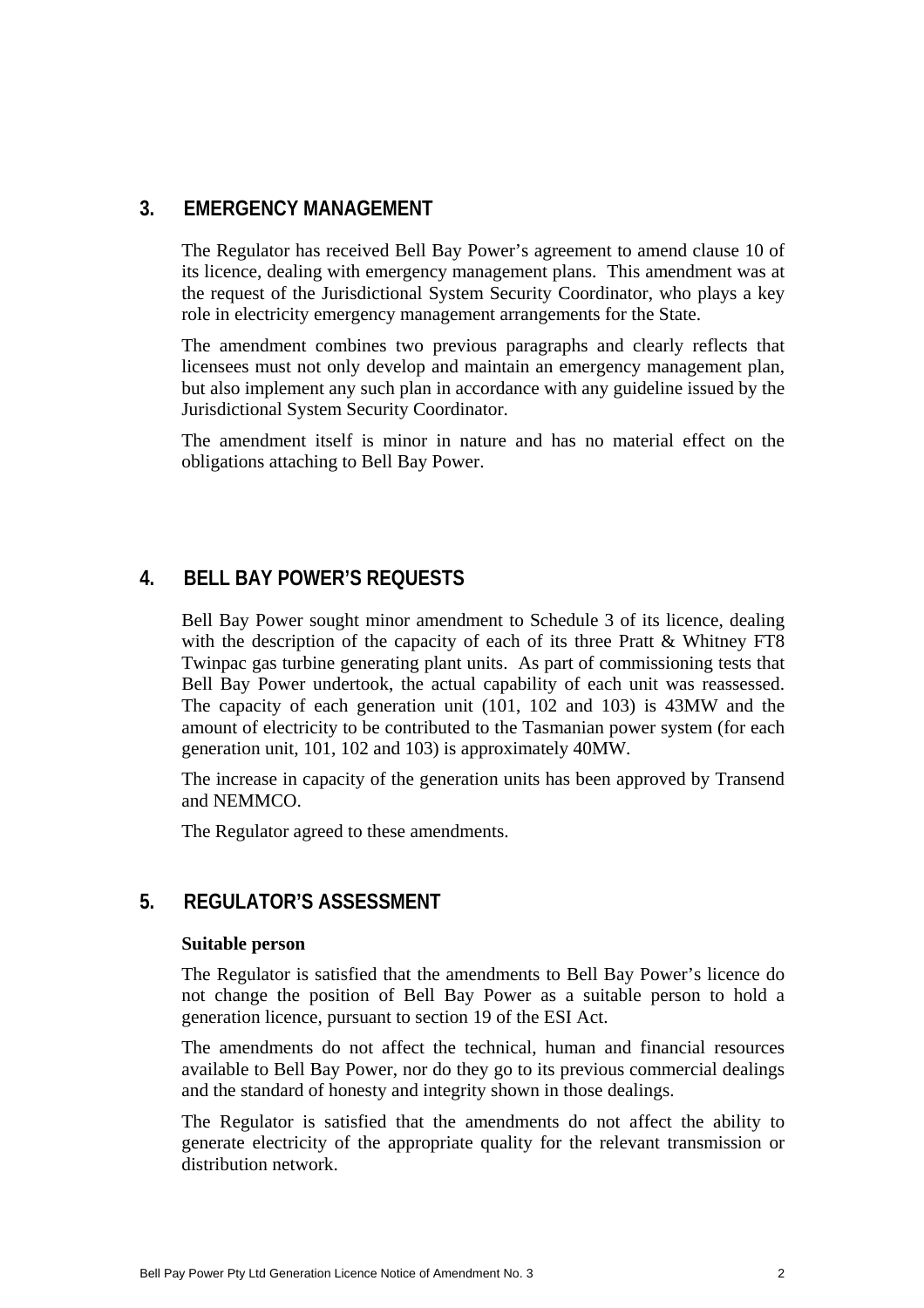#### **Regulator's objectives**

The Regulator is satisfied that the amendments to Bell Bay Power's licence are not inconsistent with the objectives of the ESI Act or the objectives of the Regulator in exercising his powers and functions under the ESI Act.

#### **6. REGULATOR'S DECISION**

In exercise of the power conferred by section 28 of the ESI Act, the Regulator will, subject to any valid objections from interested parties, amend the electricity generation licence issued on 7 January 2002 to Bell Bay Pty Ltd and amended on 21 April 2004, 24 November 2004 and 13 December 2005 effective on 18 December 2006. The amendments are contained in mark-up form in the licence attached to this Notice.

afkung

Andrew John Reeves **REGULATOR**  11 December 2006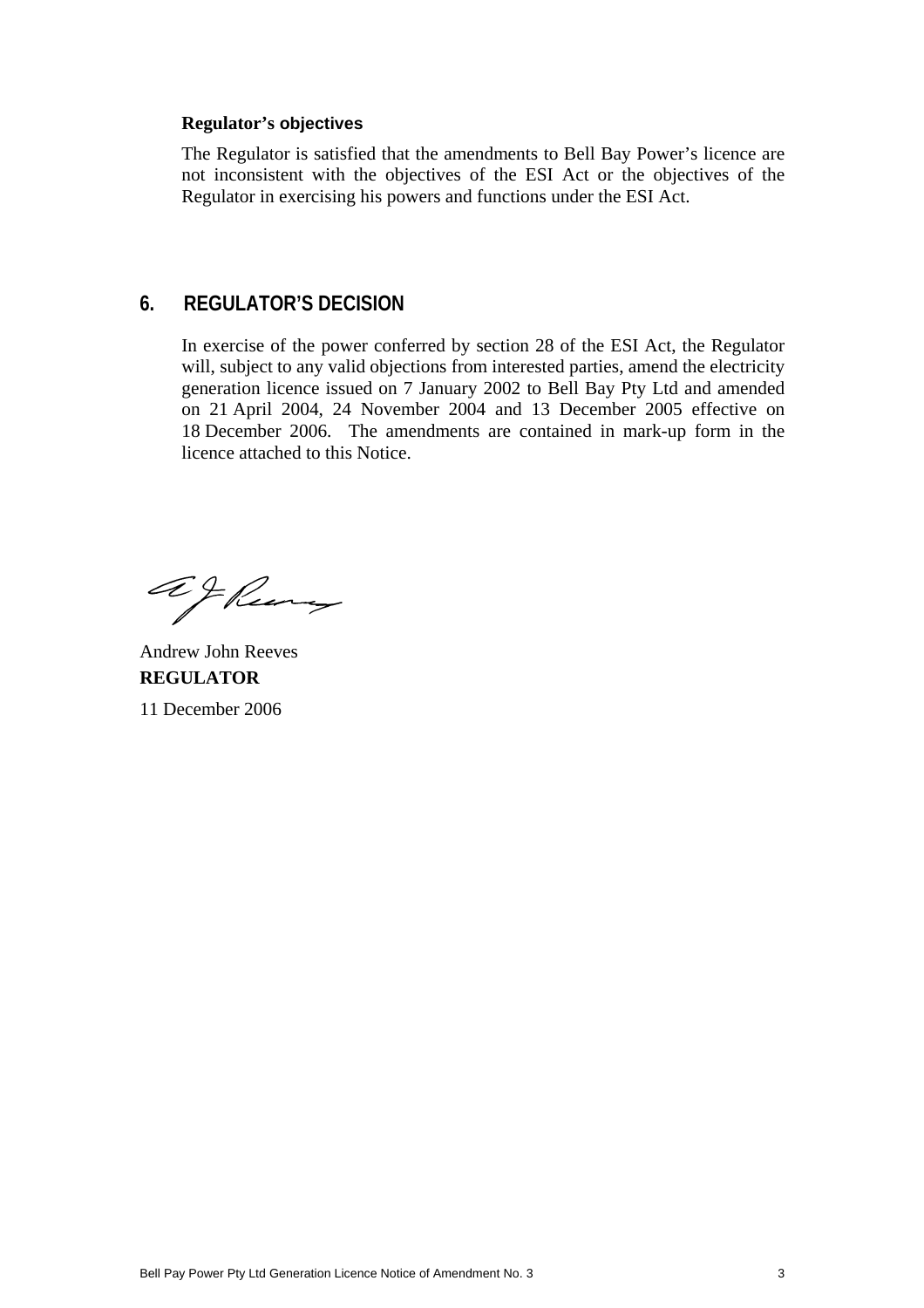

# *ELECTRICITY SUPPLY INDUSTRY ACT 1995*

# **ELECTRICITY SUPPLY INDUSTRY GENERATION LICENCE**

issued to

# **BELL BAY POWER PTY LTD ACN 097 079 331**

on

7 January 2002

Amended:

- 1. 21 April 2004
- 2. 24 November 2004
- 3. 13 December 2005
- 4. 18 December 2006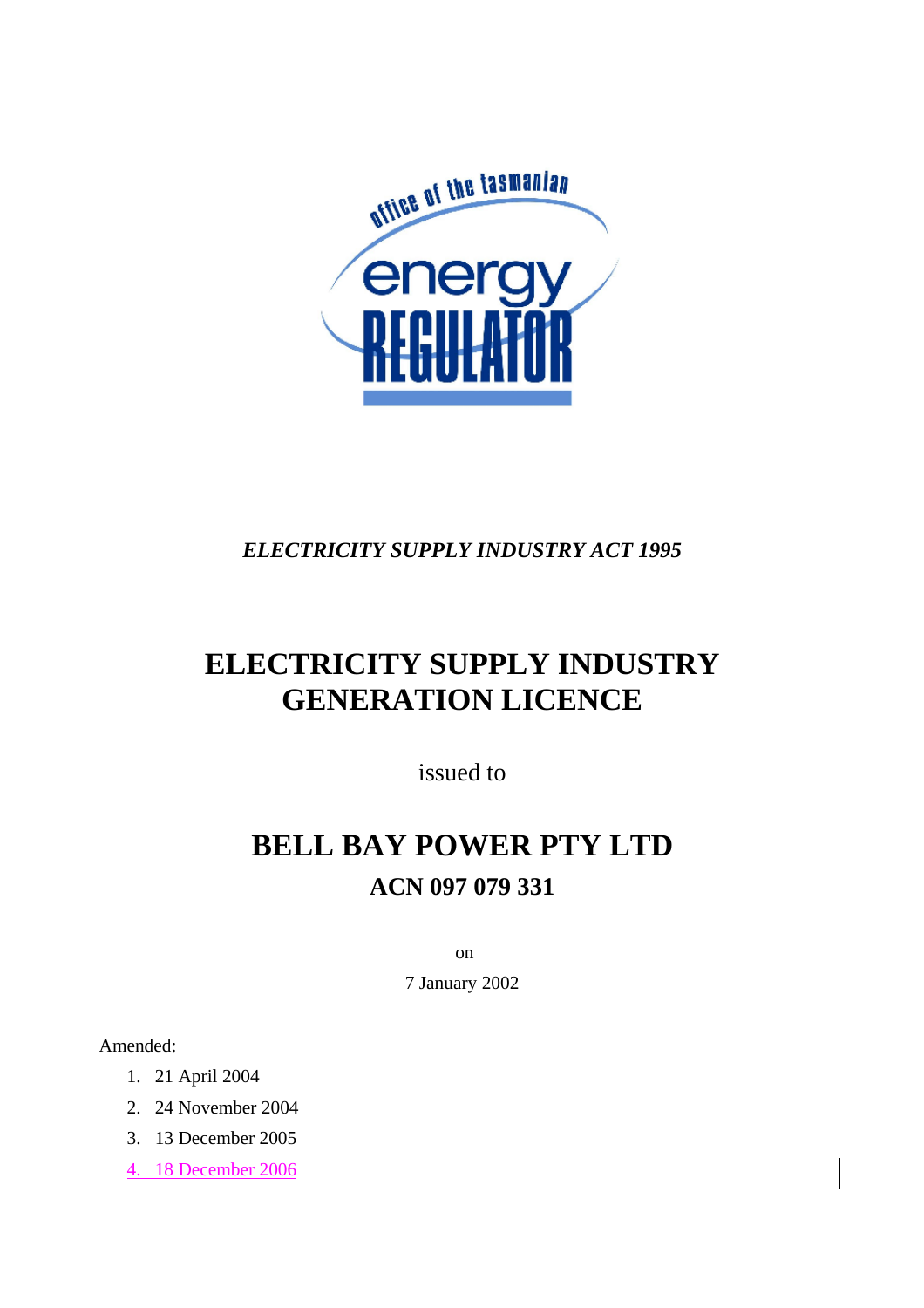# **Tasmanian Electricity Generation Licence**

#### **1 Definitions and Interpretation**

- 1.1 In this licence, words and phrases appearing in italics have the meaning ascribed to them in Part 1 of Schedule 1.
- 1.2 This licence must be interpreted in accordance with the rules set out in Part 2 of Schedule 1.

#### **2 Grant of Licence**

The *Regulator*, in exercise of the powers conferred by section 19 of the *Act*, authorises the *Licensee* to undertake *generation* of electricity at the *generating plant*, subject to the conditions of this licence.

### **3 Licensee's Undertakings**

- 3.1 In support of its application for this licence, the *Licensee* made the following representations and the *Regulator* accepts these as undertakings that *Hydro Tasmania* will fulfil its obligations as represented and that the *Licensee* will provide such documentation and supporting information as is required by this licence:
	- (a) That the *Licensee* will be the beneficiary of a parent loan arrangement from *Hydro Tasmania* which will ensure that the *Licensee* will have sufficient financial resources to meet its reasonably foreseeable expenses;
	- (b) That technical expertise will be provided to the *Licensee* through an operations and maintenance contract with a subsidiary or related entity of Duke Energy International;
	- (c) That, if the *Licensee* requires the services of staff of *Hydro Tasmania*, such services will be provided pursuant to formal contractual arrangements;
	- (d) That the functions and accounting of the *Licensee* will be ring-fenced from those of *Hydro Tasmania*;
	- (e) That the *Licensee* will have a *connection agreement* with *Transend* in accordance with the *Code* and that, pending finalisation of the *connection agreement*, *Transend* has undertaken to enter an interim agreement with the *Licensee* based upon the existing *connection agreement* with *Hydro Tasmania* as it applies to the *Bell Bay Power Station*.
- 3.2 This licence is conditional upon the following matters:
	- (a) That on or before 30 June 2002, the *Licensee* provide evidence, satisfactory to the *Regulator*, of the terms of the contract referred to in clause 3.1(b) above. Such evidence need not include disclosure of financial terms;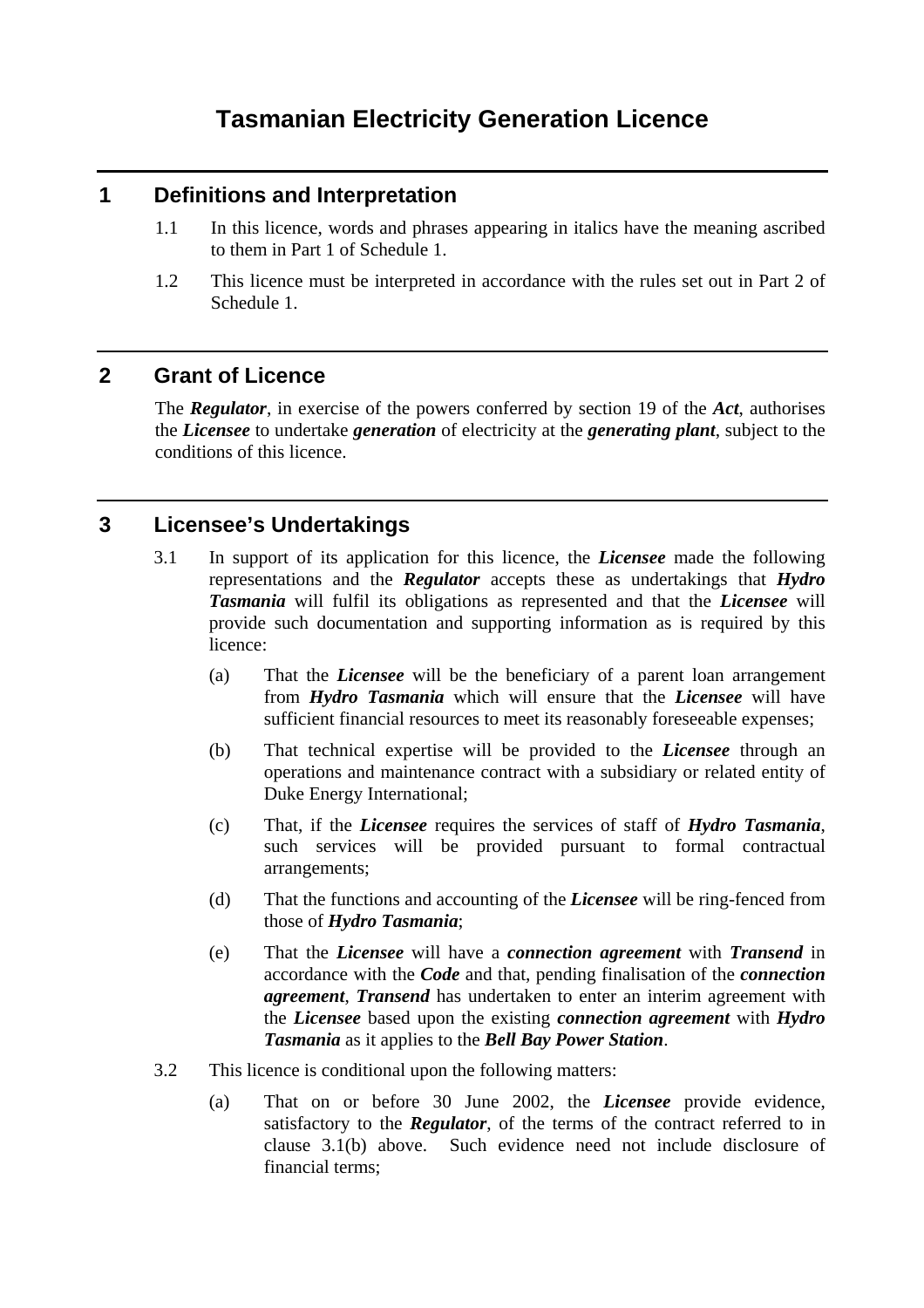- (b) That on or before 30 June 2002, the *Licensee* provide evidence, satisfactory to the *Regulator*, that the functions and accounting of the *Licensee* are appropriately ring-fenced from those of *Hydro Tasmania*;
- (c) That on or before 30 June 2002, the *Licensee* provide to the *Regulator* a copy of the *connection agreement* referred to in clause 3.1(e) above.

#### **4 Compliance with Laws and Other Requirements**

- 4.1 The *Licensee* must comply with the *Act*, the *Regulations* and the *Code*.
- 4.2 For the avoidance of doubt, the *statutory licence conditions* are deemed to form part of this licence and the *Licensee* must comply with the *statutory licence conditions*.

#### **5 Other Licence Conditions**

- 5.1 This licence is subject to the conditions set out in Schedule 2.
- 5.2 This licence is subject to the condition that the *generating plant* conforms with the description provided in Schedule 3.
- 5.3 This licence, to the extent that it relates to Unit 101, Unit 102 and Unit 103 of the *generating plant* referred to in Schedule 3, subsists so long as there is an effective services agreement between the *Licensee* and the owner of Unit 101, Unit 102 and Unit 103 of the *generating plant* referred to in Schedule 3.[1](#page-6-0)

#### **6 Term of Licence**

Subject to this licence and the *Act*, this licence takes effect on and from 7 January 2002 for a period of ten (10) years.

#### **7 Renewal of Licence**

- 7.1 This licence is renewable subject to the *Licensee* meeting the following conditions at the time of renewal:
	- (a) the Licensee is not under external administration as defined in the *Corporations Law*;
	- (b) the *Licensee* has not surrendered the licence in accordance with the *Act*;
	- (c) the licence has not been cancelled by the *Regulator* in accordance with the *Act*; and
	- (d) the *Regulator* has not taken over the operations of the *Licensee* in accordance with the *Act*.
- 7.2 In considering any application for renewal, the *Regulator* will have regard to:

<span id="page-6-0"></span><sup>1</sup> Inserted 13 December 2005 (Notice of Amendment No. 2)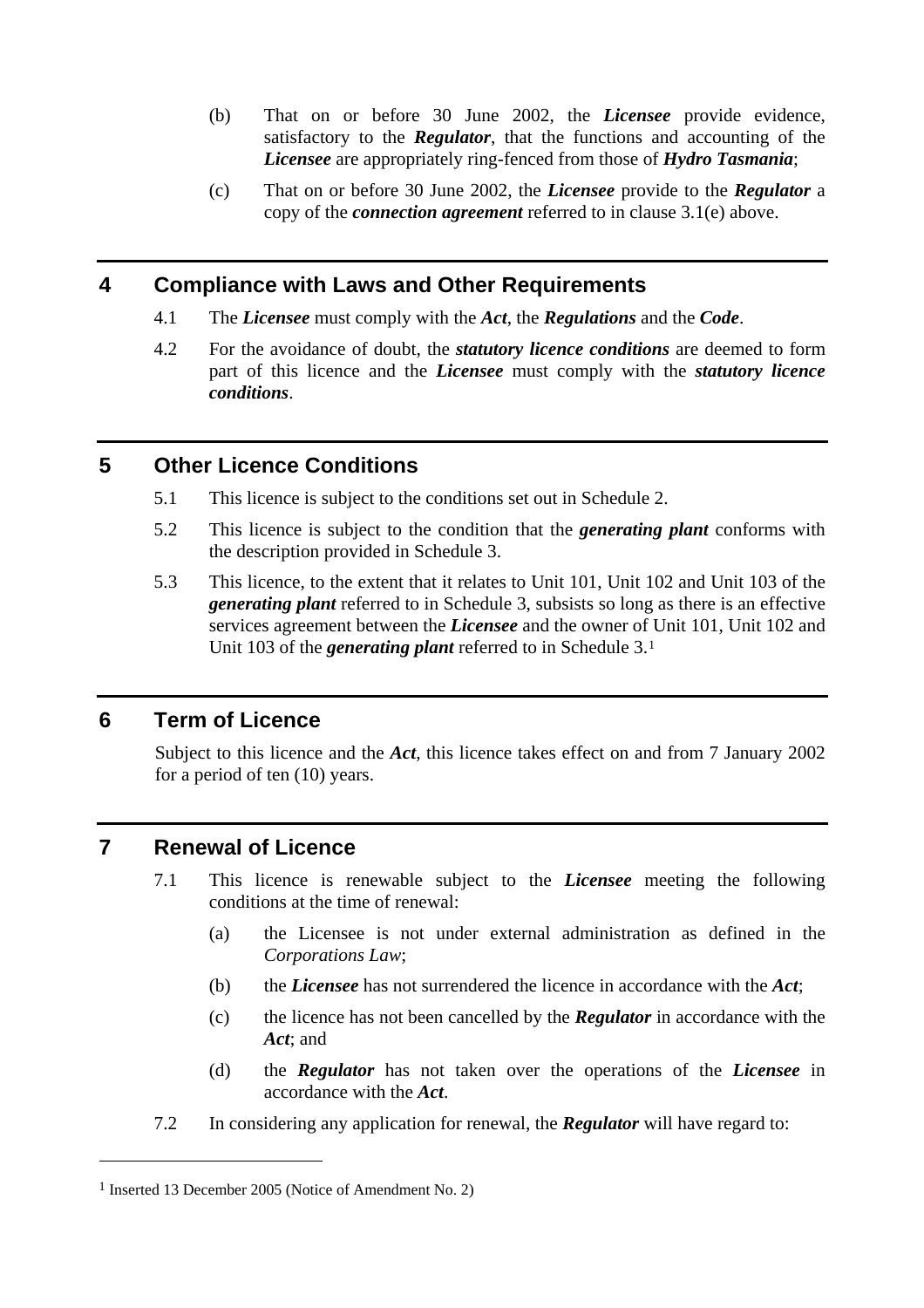- (a) the *Licensee's* previous commercial and other dealings and the standard of honesty and integrity shown in those dealings; and
- (b) the financial, technical and human resources available to the *Licensee*; and
- (c) the officers and, if applicable, major shareholders of the *Licensee* and their previous commercial and other dealings and the standard of honesty and integrity shown in those dealings (including breaches of statutory and other legal obligations); and
- (d) other matters prescribed by regulation for the purposes of section 19(3) of the *Act*.
- 7.3 An application for renewal must be made in accordance with section 21 of the *Act*.

### **8 Payment of Fees and Charges**

- 8.1 The *Licensee* must pay to the *Regulator* an initial licence fee for the period from the date of issue of the licence to 30 June 2002.
- 8.2 That fee referred to in clause 8.1 is payable 14 days after the date of issue of the licence or by such other date as advised by the *Regulator*.
- 8.3 The *Licensee* must pay to the *Regulator* an annual licence fee determined by the *Regulator* and notified to the *Licensee* in *writing* by 31 May of each year.
- 8.4 The annual licence fee is payable in advance on the first day of July in each year or as otherwise advised by the *Regulator*

#### **9 Communications**

- 9.1 A *communication* must be in *writing*.
- 9.2 A *communication* is to be regarded as having been given by the sender and received by the addressee :
	- (a) when delivered in person to the addressee;
	- (b) where sent by post, on the 3rd *business day* after the date of posting, if the *communication* is posted within Australia;
	- (c) where sent by post, on the  $7<sup>th</sup>$  **business day** after the date of posting, if the *communication* is posted outside Australia;
	- (d) when, according to the sender's transmission report, received by facsimile transmission by the addressee; or
	- (e) where sent by electronic mail, when the *communication* is recorded as having been first received at the electronic mail destination.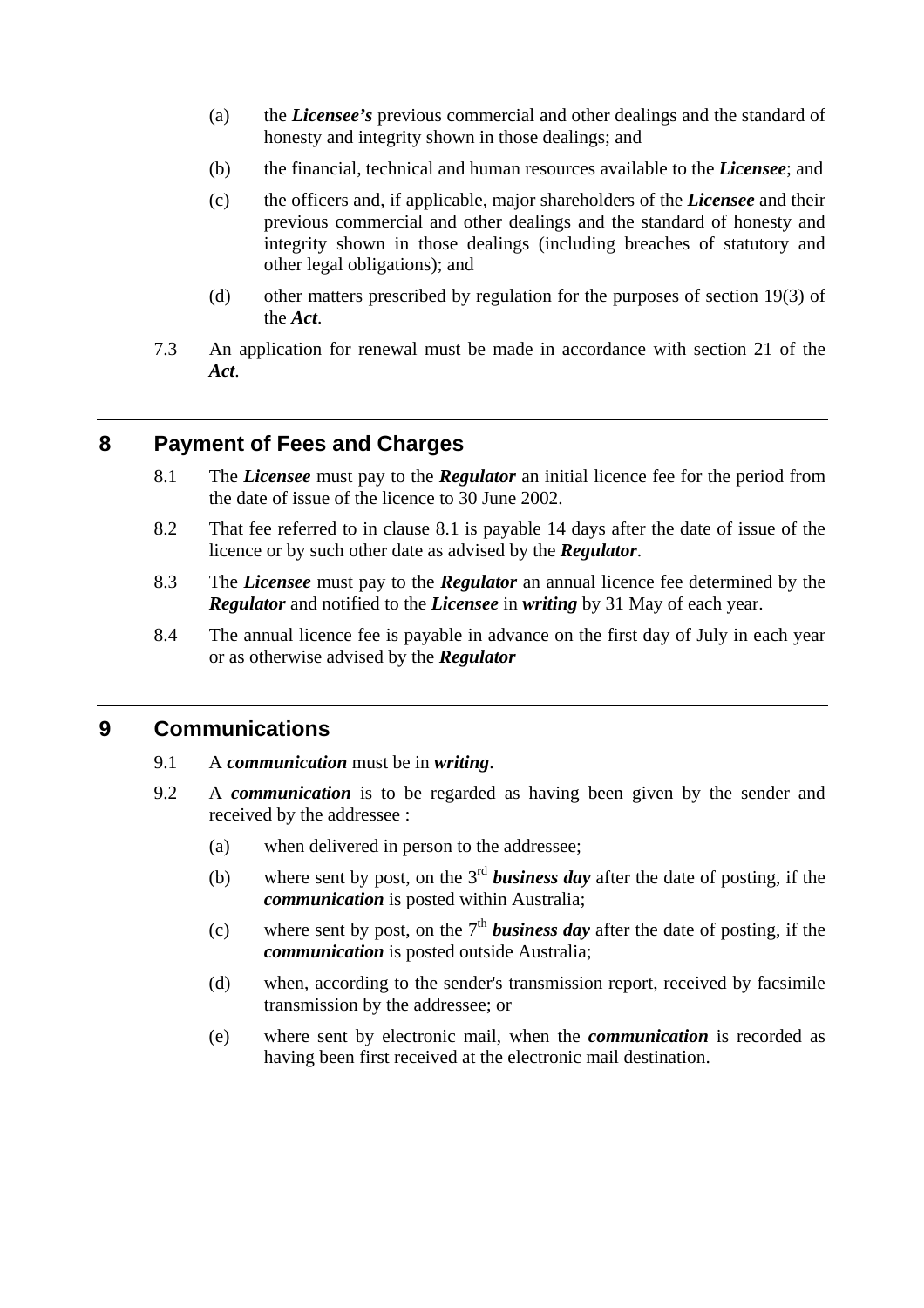### **10 Emergency Management[2](#page-8-0)**

10.1The *Licensee* must develop, and maintain and implement an emergency management plan in accordance with any *guideline* issued by the *Jurisdictional System Security Co- -ordinator*.[3](#page-8-1)

10.2Any such emergency management plan must be implemented by no later than the date specified by the *Jurisdictional Co-ordinator*, or when no such date is specified, within a reasonable period of time.

| <b>SIGNED</b> by Craig Henderson, the                          |                       |
|----------------------------------------------------------------|-----------------------|
| delegate for the <b>REGULATOR</b> under the <b>Electricity</b> | ) Signed CJ Henderson |
| Supply Industry Act 1995,                                      |                       |
| on $\frac{7}{2}$ January, 2002                                 |                       |

<span id="page-8-0"></span><sup>2</sup> Inserted 22 November 2004 (Notice of Amendment No. 1)

<span id="page-8-1"></span><sup>3</sup> Amended 18 December 2006 (Notice of Amendment No. 3)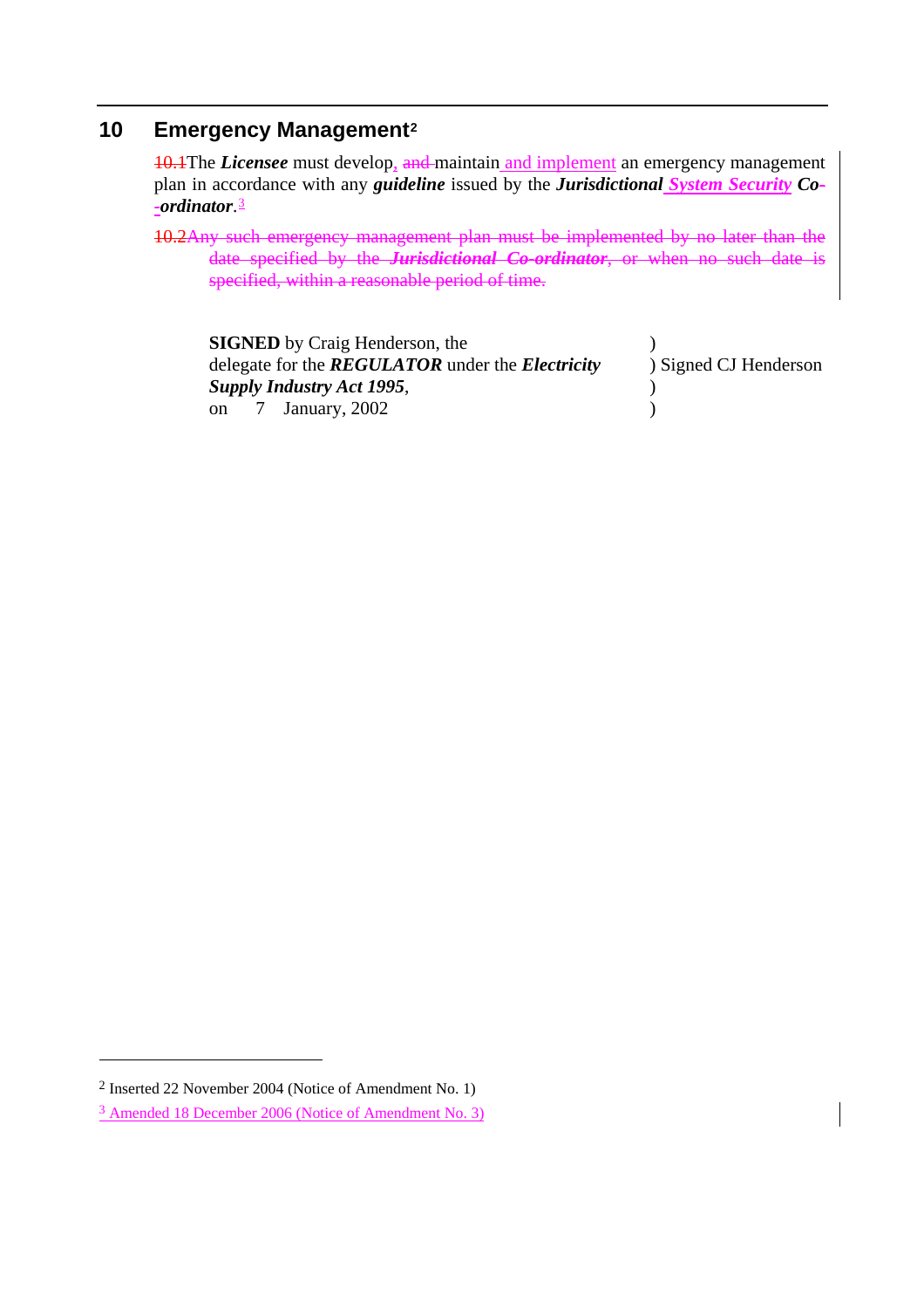#### **Schedule 1 - Definitions and Interpretation**

#### **1 Definitions[4](#page-9-0)**

In this licence:

- (a) words which are defined in the *Act* have the same meaning where used in this licence; and
- (b) the following words or phrases have the following meanings:

*"Act"* means the *Electricity Supply Industry Act 1995* (Tas);

*"asset management plan"* means a written plan developed by the *Licensee* outlining the procedures, practices and strategies for managing, auditing and reporting on the asset management of the *Bell Bay Power Station*;

 *"Bell Bay Power Station"* means the electricity generating power station located at Bell Bay in Tasmania and includes the *generating plant* and all ancillary machinery and equipment connected with it;

*"business day"* means a day on which banks are open for general banking business in Hobart, excluding a Saturday or Sunday;

*"Code"* means the Tasmanian Electricity Code issued in accordance with section 49A of the *Act*;

*"communication"* means a notice, agreement, consent, direction, representation, advice, statement or other communication required or given pursuant to or in connection with this licence;

*"compliance plan"* means a written plan developed by the *Licensee* outlining the procedures, practices and strategies for managing, auditing and reporting on the *Licensee's* compliance with the *Act,* the *Regulations*, the *Code* and this licence, which must include (amongst other things) details of standards, indicators and targets for measuring the *Licensee's* compliance performance and which must be in accordance with the Australian Standard 3806 Compliance Program;

*"connection agreement"* has the same meaning as in the *Code*;

*"generating plant"* means the generating plant located at the *Bell Bay Power*  **Station** and described in Schedule 3:

*"guideline"* means a written statement of regulatory intent or policy for the information and guidance of *licensees*, issued by the *Regulator* of by any other relevant person determined and advised to *licensees* by the *Regulator*;

*"Hydro Tasmania*" means the Hydro-Electric Corporation;

*"Jurisdictional Systems Security Co-ordinator"* has the same meaning as in the *National Electricity CodeLaw*;[5](#page-9-1)

*"Licensee"* means Bell Bay Power Pty Ltd (ACN 097 079 331);

<span id="page-9-0"></span><sup>4</sup> Amended 22 November 2004 (Notice of Amendment No. 1)

<span id="page-9-1"></span><sup>5</sup> Amended 18 December 2006 (Notice of Amendment No. 3)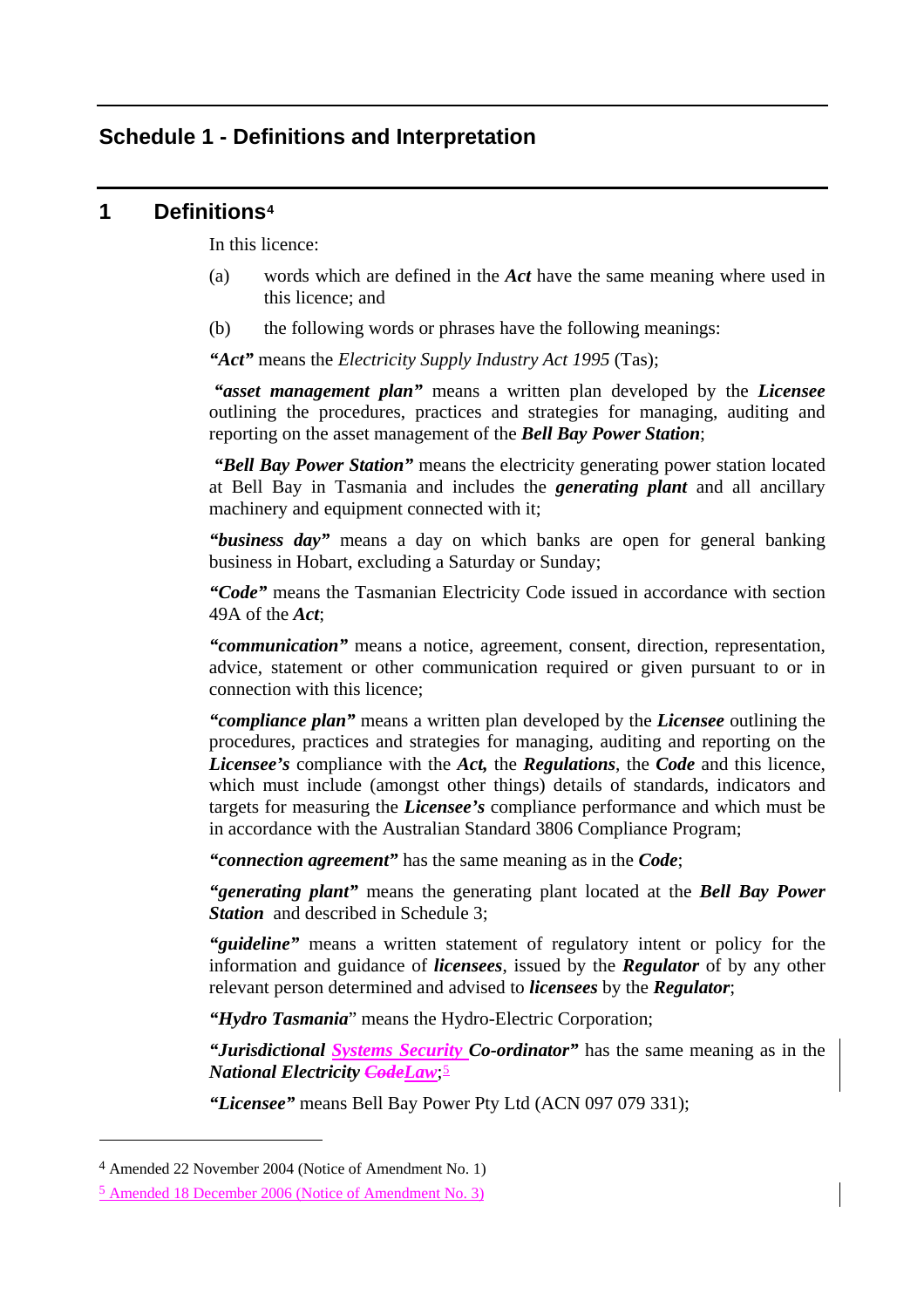*"licensee"* means the holder of a licence under the *Act*;

*"management plan"* means a *compliance plan* or *asset management plan*;

*"National Electricity Code"* means the code of conduct, called the National Electricity Code, approved by the Ministers of each of the States of New South Wales, Victoria, Queensland and South Australia for the time being in accordance with section 6(1) of the National Electricity Law set out in the Schedule to the *National Electricity (South Australia) Act 1996* of South Australia;

*"National Electricity Law"* means the National Electricity Law contained in the schedule (as amended from time to time) to the *National Electricity (South Australia) Act 1996* of South Australia;[6](#page-10-0)

*"Network Service Provider"* has the same meaning as in the *Code*;

*"Regulations"* means any regulations made pursuant to the *Act*;

*"reporter"* means an appropriately qualified person engaged by the *Licensee* with the approval of the *Regulator* to report to the *Regulator* on compliance with and adequacy of the *management plans* in accordance with terms of reference approved by the *Regulator*;

*"standards and procedures"* means performance standards or codes of conduct which are issued by the *Licensee* under clause 4.1 of Schedule 2 or by the *Regulator* under clause 4.3 of Schedule 2;

*"statutory licence conditions"* means the licence conditions referred to in the *Act*  and applicable to this licence;

*"Tasmanian network"* has the same meaning as in the *Code*;

"*Transend*" means Transend Networks Pty Ltd;

*"writing"* includes any mode of representing or reproducing words, figures, drawings and symbols in a visible form.

#### **2 Interpretation**

 $\overline{a}$ 

In this licence, unless the context otherwise requires:

- (a) headings are for convenience only and do not affect the interpretation of this licence;
- (b) words importing the singular include the plural and vice versa;
- (c) words importing a gender include any gender;
- (d) an expression importing a natural person includes any company, partnership, trust, joint venture, association, corporation or other body corporate and any governmental agency;
- (e) a reference to a condition, clause, schedule or part is to a condition, clause, schedule or part of this licence;

<span id="page-10-0"></span><sup>6</sup> Inserted 18 December 2006 (Notice of Amendment No. 3)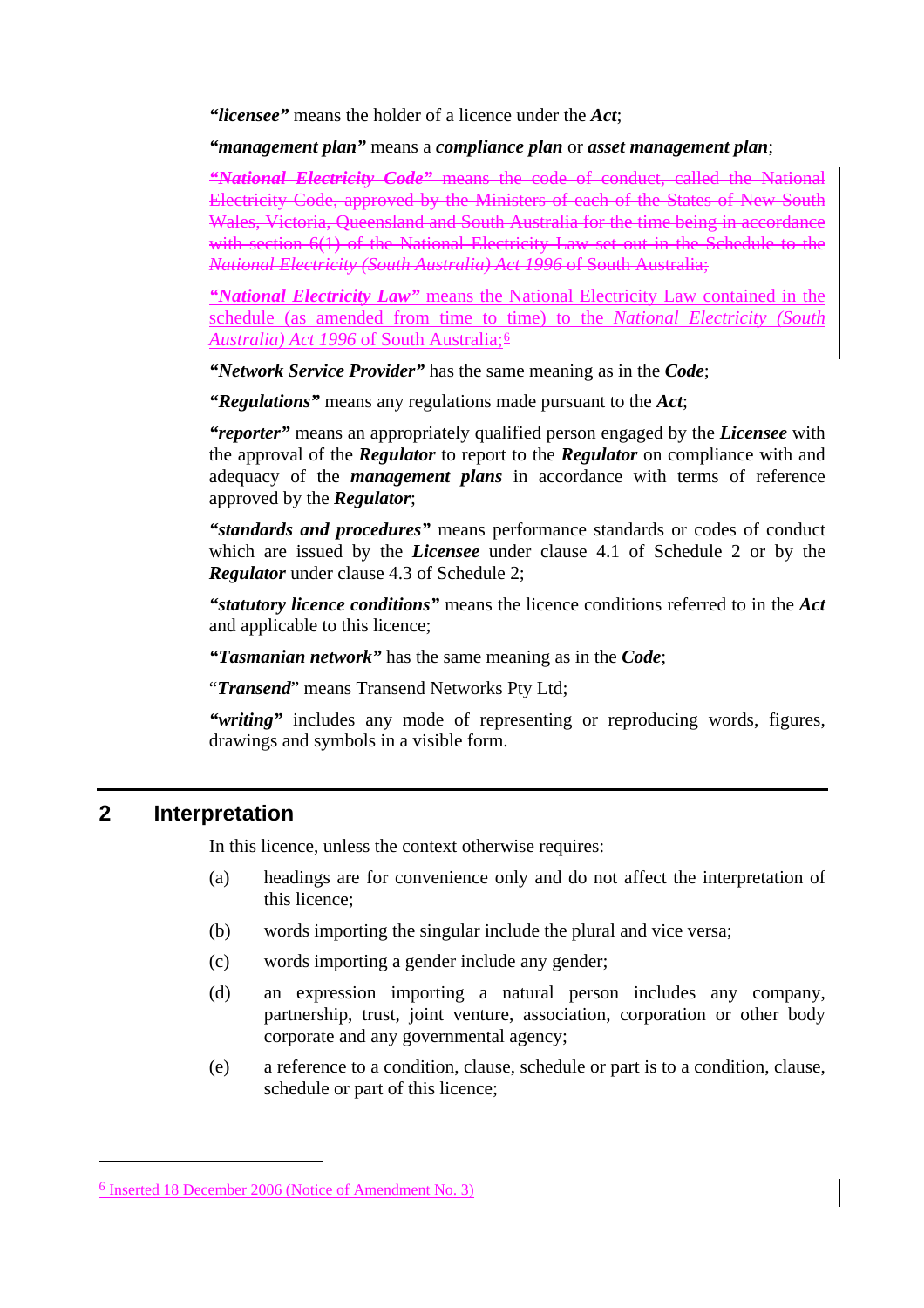- (f) a reference to terms of an offer or agreement is to all terms, conditions and provisions of the offer or agreement;
- (g) a reference to any statute, regulation, proclamation, order in council, ordinance or by-law includes all statutes, regulations, proclamations, orders in council, ordinances or by-laws varying, consolidating, reenacting, extending or replacing them and a reference to a statute includes all regulations, proclamations, orders in council, ordinances, by-laws and determinations issued under that statute;
- (h) a reference to a document or a provision of a document includes an amendment or supplement to, or replacement or novation of, that document or that provision of that document;
- (i) a reference to a person includes that person's executors, administrators, successors, substitutes (including, without limitation, persons taking by novation) and permitted assigns;
- (j) when italicised, other parts of speech and grammatical forms of a word or phrase defined in this licence have a corresponding meaning;
- (k) a period of time:
	- (1) which dates from a given day or the day of an act or event is to be calculated exclusive of that day; or
	- (2) which commences on a given day or the day of an act or event is to be calculated inclusive of that day; and
- (l) an event which is required under this licence to occur on or by a stipulated day which is not a *business day* may occur on or by the next *business day*.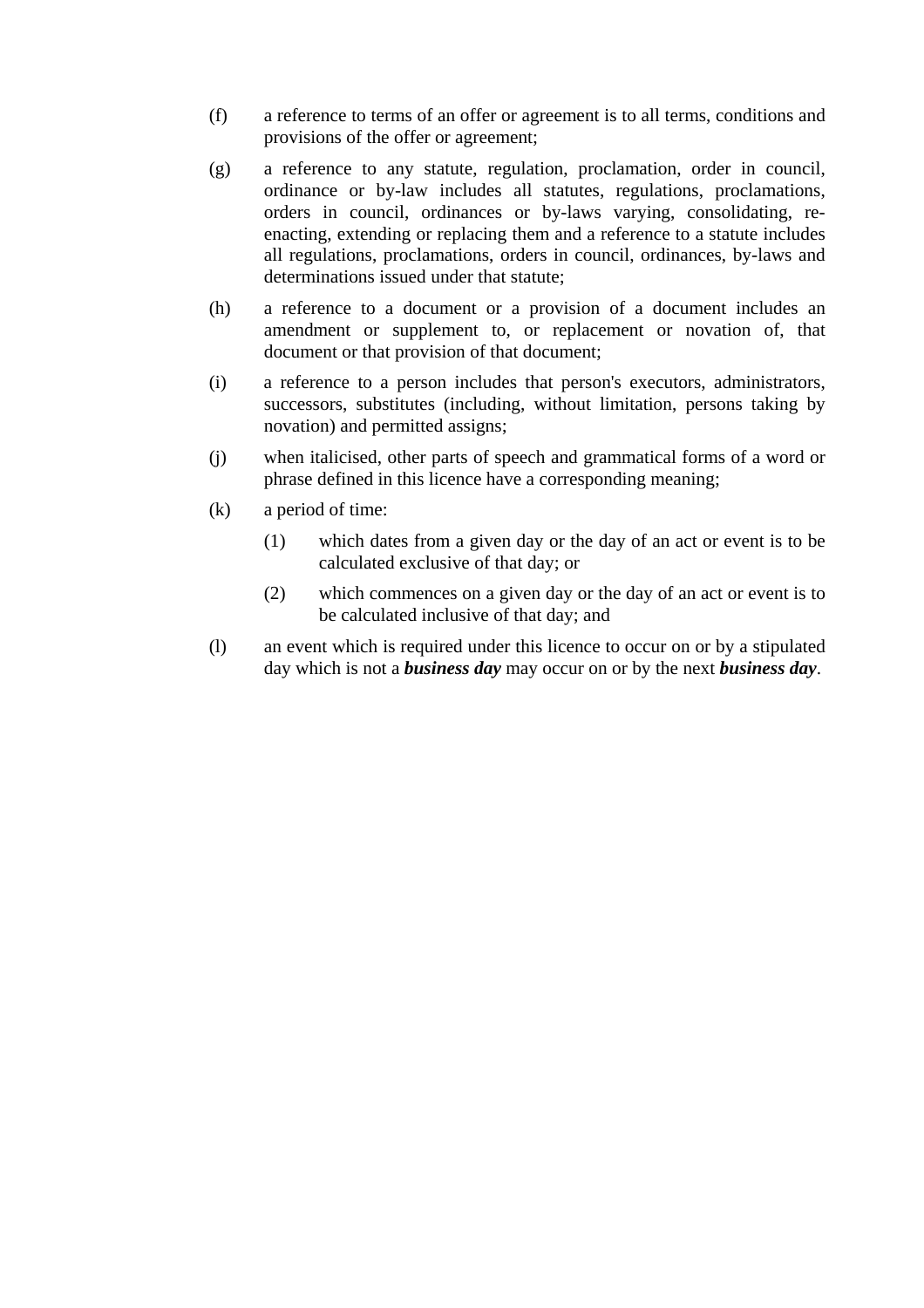# **Schedule 2 - Other Licence Conditions**

#### **1 Provision of Information**

- 1.1 The *Licensee* must provide to the *Regulator*, in the manner and form decided by the *Regulator*, such information as the *Regulator* may from time to time require and which is, in the opinion of the *Regulator*, relevant to the *Regulator's*  functions under the *Act*.
- 1.2 If the *Licensee* becomes aware of any breach, by the *Licensee*, of the *Act*, the *Regulations*, the *Code* or this licence, the *Licensee* must notify the *Regulator* of the breach as soon as practicable and provide such information as the *Regulator*  requires in relation to the breach.

### **2 Prudential Reporting**

- 2.1 The *Licensee* must report the occurrence of any of the following circumstances to the *Regulator* as soon as possible:
	- (a) the *Licensee* is put under external administration as defined in the *Corporations Law*; or
	- (b) the *Licensee* experiences a significant change in its circumstances which may affect the *Licensee's* ability to meet its obligations under the *Act*, the *Regulations*, the *Code* or this licence; or
	- (c) the *Licensee* experiences a significant change in its circumstances which affects the manner in which it undertakes and/or fulfils its responsibilities under this licence.

#### **3 Management Plans and Reports**

- 3.1 The *Licensee* must develop and submit to the *Regulator*:
	- (a) a *compliance plan*; and
	- (b) an *asset management plan*

initially on or before 30 June 2002 or such other date as notified by the *Regulator*, subsequently by the first anniversary of that date, and thereafter, as required and advised by the *Regulator*.

- 3.2 The *management plans* are to be made in accordance with and take account of any *guidelines*.
- 3.3 The *Licensee* must undertake community consultation on aspects of the *management plans* which may affect the public.
- 3.4 The *Licensee* must consider any comments made by the *Regulator* on the *management plans* and, if required by the *Regulator*, amend provisions of the *management plans* related to reporting to the *Regulator*, including processes for capturing and analysing data that is to be reported.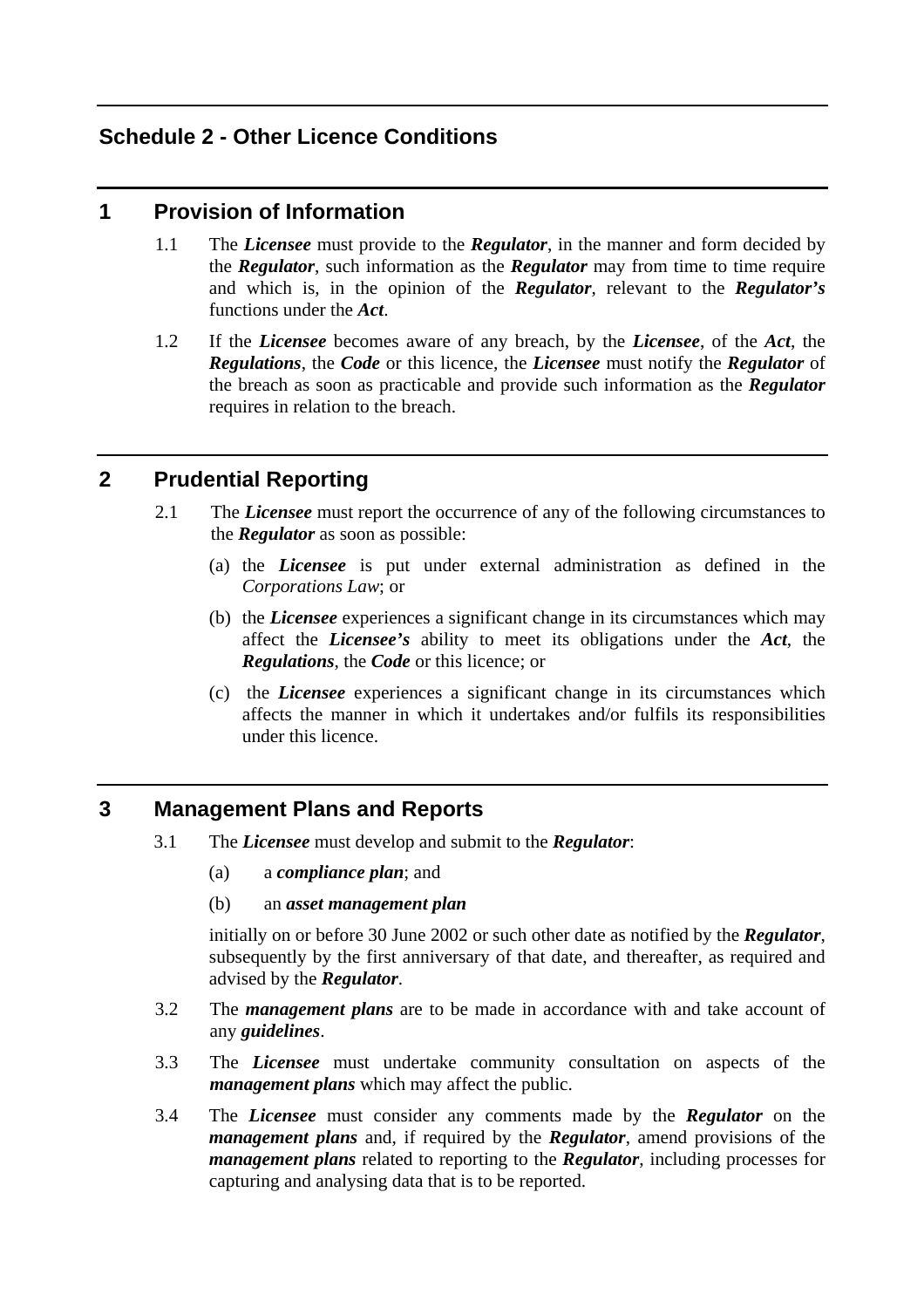- 3.5 Each year, by no later than 30 September or such other date nominated by the *Regulator*, the *Licensee* must provide a report to the *Regulator* which includes:
	- (a) details of the *Licensee's* actual performance against the standards, indicators and targets included in the *management plans*;
	- (b) if the *Licensee's* actual performance is below the targets included in the *management plans*, the reasons for the failure to meet the targets and strategies for achieving the targets in the future;
	- (c) projections of the *Licensee's* future performance against the standards, indicators and targets included in the *management plans*;
	- (d) a description of the strategies adopted or to be adopted by the *Licensee* to achieve or exceed the performance targets included in the *management plans*; and
	- (e) details of the *Licensee's* adherence to relevant Australian Standards and other standards.
- 3.6 For the avoidance of doubt, the requirement under clause 3.5 of this Schedule 2 to prepare a report containing the information listed in paragraphs (a) to (e) of that clause does not limit the *Regulator's* powers, under clause 1.1 of this Schedule 2, the *Act* or the *Regulations*, to require the *Licensee* to produce information.
- 3.7 The *Regulator* may require and advise the *Licensee* that reports prepared in accordance with clause 3.5 of this Schedule 2 are to be accompanied by a report prepared by a *reporter*.
- 3.8 The *Regulator* may require and advise the *Licensee* to arrange the provision of a report by a *reporter* at such times and on such conditions as are specified in terms of reference provided by the *Regulator*.

#### **4 Standards and Procedures**

- 4.1 At the written request of the *Regulator*, the *Licensee* must participate to the extent specified by the *Regulator* in the development, issue and review of any *standards and procedures* specified by the *Regulator* which are, in the opinion of the *Regulator*, relevant to the functions of the *Regulator* under the *Act*, or to the achievement of the objects of the *Act*.
- 4.2 The *Licensee* must in accordance with directions of the *Regulator*, report to the *Regulator* on its performance against applicable *standards and procedures*.
- 4.3 The *Regulator* may issue *standards and procedures* applicable to the *Licensee* and with which the *Licensee* must comply, notwithstanding that the *Licensee* has failed to comply with clause 4.1 of this Schedule 2.

# **5 Management and Operating Contracts**

5.1 The *Licensee* must advise the *Regulator* as soon as possible if the *Licensee* enters any contract for the management or operation of the *Licensee's generating plant* by a third party, other than the person referred to in clause 3.1(b).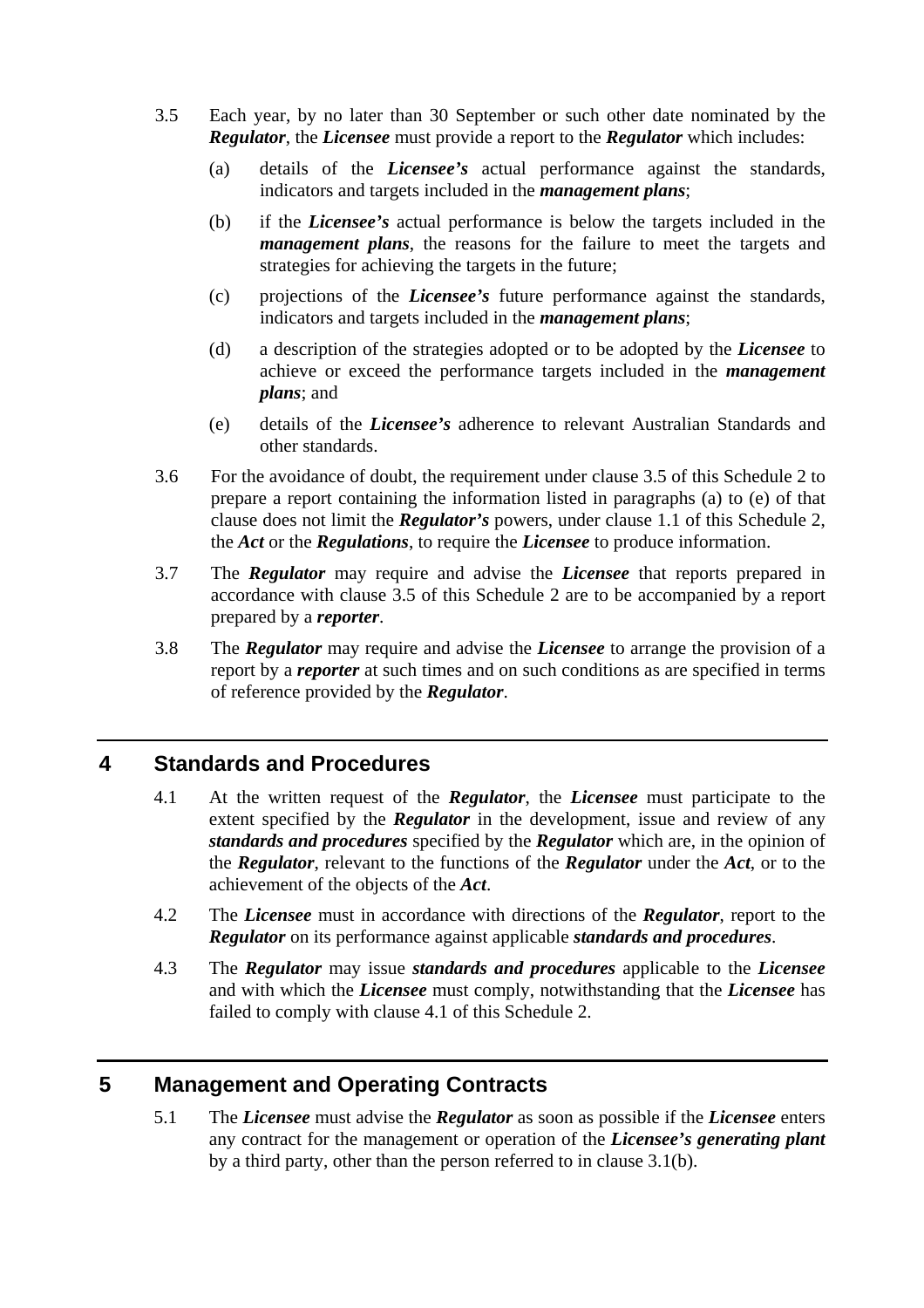- 5.2 Not less than 14 days prior to the commencement of the contract, the *Licensee*  must submit to the *Regulator*, the following information in relation to a third party referred to in clause 5.1:
	- (a) identity;
	- (b) details of qualifications and experience; and
	- (c) contact details.

#### **6 Capacity of Licensee's Generating Plant**

- 6.1 This Licence is granted on the condition that:
	- (a) Unit 1 and Unit 2 described in Schedule 3 each will have the capacity to contribute up to approximately 114 MWe to the Tasmanian power system; and
	- (b) Unit 101, Unit 102 and Unit 103 described in Schedule 3 each will have the capacity to contribute approximately 4036 MW to the Tasmanian power system<sup>[7](#page-14-0), $\frac{8}{3}$  $\frac{8}{3}$  $\frac{8}{3}$ </sup>

or such other capacity notified to the *System Controller*, the *Network Service Provider* with whom the *Licensee* has a *connection agreement* and the *Regulator*.

6.2 The *Licensee* must provide the notification referred to in clause 6.1 no later than 60 days prior to a change to the *generating plant's* capacity to contribute to the Tasmanian power system being implemented.

#### **7 Connection Agreement**

- 7.1 The *Licensee* must not allow its *generating plant* to be, or to remain, connected to the *Tasmanian network* at a time when no *connection agreement* subsists.
- 7.2 The *Licensee* must lodge with the *Regulator* a copy of any *connection agreement*  made by the *Licensee* in respect of the *Bell Bay Power Station*.
- 7.3 The *Licensee* must lodge with the *Regulator* a copy of any amendment made to a *connection agreement* to which the *Licensee* is a party.
- 7.4 The *Licensee* must advise the *Regulator* as soon as practicable of any breach of, or failure to comply, with the terms and conditions of a *connection agreement* with an electricity entity licensed by the *Regulator*.

<span id="page-14-0"></span><sup>7</sup> Amended 13 December 2005 (Notice of Amendment No. 2)

<span id="page-14-1"></span><sup>8</sup> Amended 18 December 2006 (Notice of Amendment No. 3)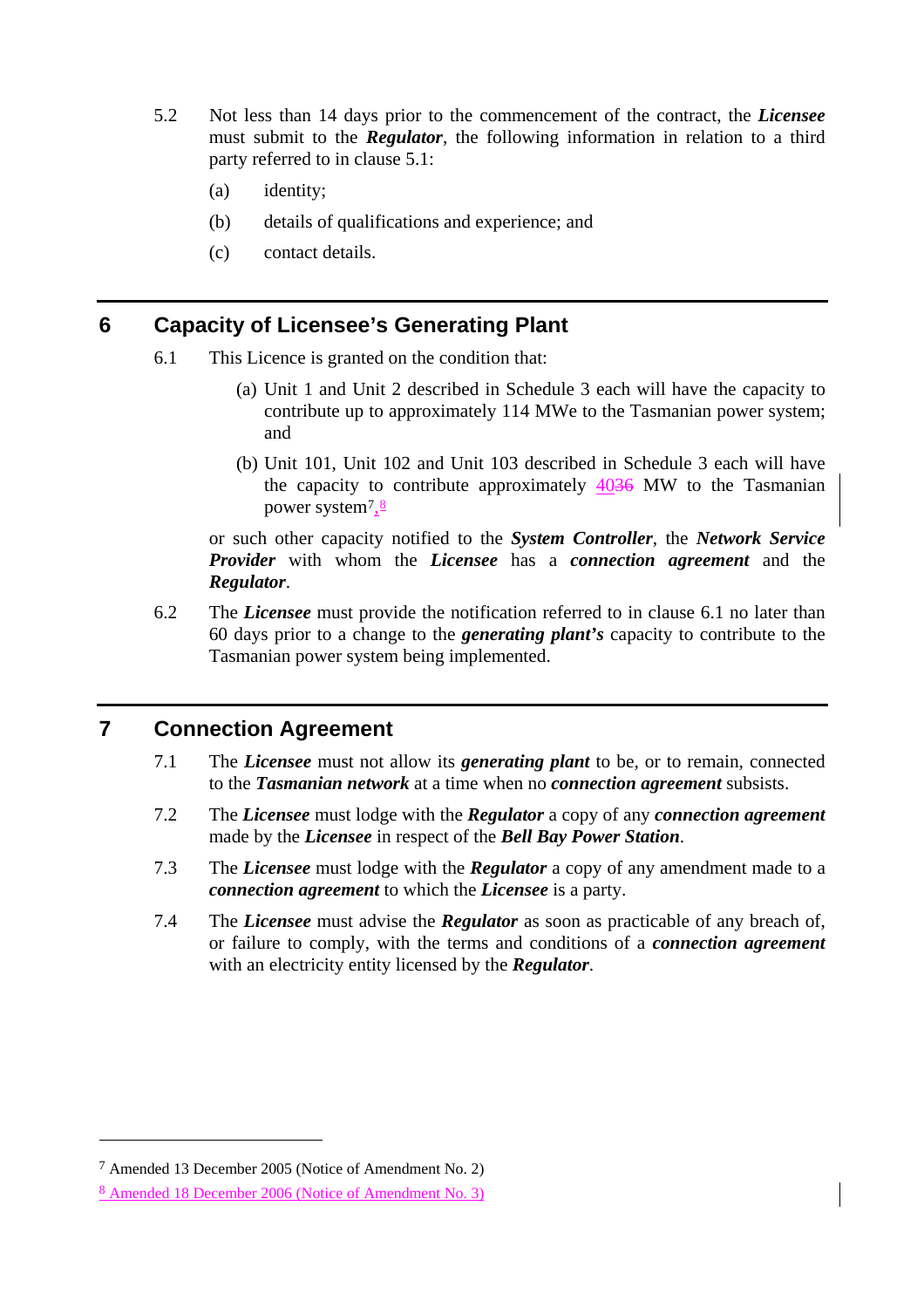# **Schedule 3 - Description of the Generating Plant**

One 120 MW gas-fired single reheat steam turbine generator (known as Unit 1).

Capacity: 120 MWe

Voltage: 13 800 volts

Frequency: 50 hertz

Amount of electricity to be contributed to the system: up to approximately 114 MWe

Connection: via existing connection to the *Transend* system at the network side of the line isolator.

#### AND

One 120 MW gas-fired<sup>9</sup>single reheat steam turbine generator (known as Unit 2).

Capacity: 120 MWe

Voltage: 13 800 volts

Frequency: 50 hertz

Amount of electricity to be contributed to the system: up to approximately 114 MWe

Connection: via existing connection to the *Transend* system at the network side of the line isolator.

#### AND

Unit  $101^{10}$  $101^{10}$  $101^{10}$ ,  $\overline{11}$ : One Pratt & Whitney FT8 Twinpac gas turbine generator

Capacity: 4338.75 MW

Voltage: 11 500 volts

Frequency: 50 Hertz

Amount of electricity to be contributed to the system:

Approximately 4036 MW

Connection: Via new connection to existing 110 kV lines from Bell Bay Power Station to George Town substation

<span id="page-15-0"></span><sup>9</sup> Amended on 21 April 2004

<span id="page-15-1"></span><sup>10</sup> Inserted 13 December 2005 (Notice of Amendment No. 2)

<span id="page-15-2"></span><sup>11</sup> Amended 18 December 2006 (Notice of Amendment No. 3)